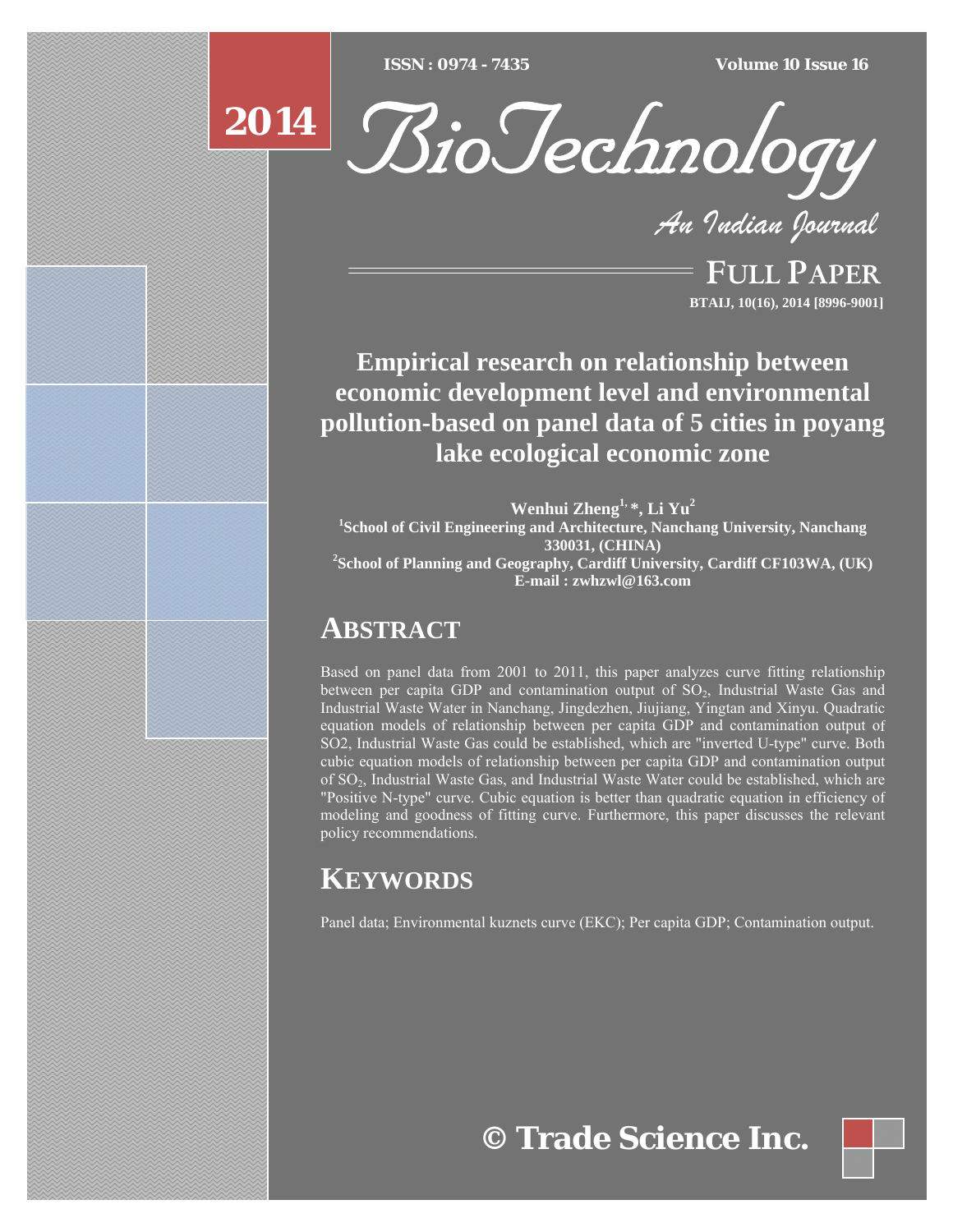#### **INTRODUCTION**

 The coordinated development between economic society and ecology environment has become a hot topic which has got great attention from all over the world. Having experienced 30 years' rapid development in economy, China also pays more attention to environment-friendly society. In the nineties of last century, Panayotou used the "inverted U-type" hypothesis of economic growth and income gap proposed by Kuznets for reference and put it into environmental area, and then put forward the Environmental Kuznets Curve (EKC)**[1]**. Its basic point is that when the economic development level is comparatively low, the contamination output will increase with the increase of average income; and when a certain turning point is surpassed, the contamination output will decrease with the increase of average income. In 1991, Grossman and Krueger took North America as an example to start empirical researches on this problem as precedents. In 1995, they extended the study to many countries globally. Through the research on the relationship between per capita income and the air as well as watershed pollution index, this viewpoint has been further deepened. It suggests that the occurrence of the turning point of "inverted U-type" curve varies according to different pollutants, but in most cases, the turning point appears before the per capita income reaching \$ 8,000**[2]**.

 After putting forward the EKC curve, it caused many evaluations and follow-up studies of many researchers. In the aspect of theoretical research, from multiple perspectives such as the transition of economies of scale, technological progress and industrial structure, the environment quality requirements, the formulation and implementation of government regulations on environmental protection, environmental regulation and management, the international transfer of industry, many scholars investigate the above factors may produce the inhibition or promotion on contamination output at the background of economic growth**[3]**. In terms of empirical study, the model construction has been developed from the simple quadratic equation, to the cubic equation and even logarithmic equation, etc<sup>[4]</sup>. In fact, the "inverted U-type" curve is not the only curve shape that indicates the relationship between the economic development level and the environmental indicator. According to different models and different parameters, there may form different curve shapes. Take the following formula as an example:

$$
Y_{it} = \alpha_i + \beta_i X_{it} + \beta_2 X_{it}^2 + \beta_3 X_{it}^3 + \mu_{it}
$$

 In the formula, Y refers to environmental index, X refers to per capita GDP, i refers to individual, t refers to time, and μ refers to residual. In the formula : (1) If  $\beta$ 2=0 and  $\beta$ 3=0, then it is a linear equation. (2) If  $\beta$ 3=0, it is a quadratic equation. Meanwhile, if  $β1>0$  and  $β2<0$ , the curve is of the "inverted U-type"; if  $β1<0$  and  $β2>0$ , the curve is of the "U shape". (3) If  $\beta$ 1<0,  $\beta$ 2>0 and  $\beta$ 3<0, the curve is of the "inverted-N shape"; if  $\beta$  1>0,  $\beta$ 2<0 and  $\beta$ 3>0, the curve is of the "N shape<sup>"[3]</sup>. The development tendency represented by different types of curves and the containing policy implications are significantly different.

 In recent years, many Chinese scholars begin to build the model and conduct empirical validation on the relationship between the economic development level and the environmental index. The research conclusions vary significantly with the area of the target being researched and the selection of the indicators. For example, the research by Liu Yaobin etc. (2006) showed that the difference between every environmental pressure factor of Jiangsu Province and the coupling law and characteristic of urbanization is very big, appearing as the regulations of "U"type, inverted "U" or "N"type as well as stage characteristics**[5]**. Huang Yisui, etc. (2009) carried out researches aiming at the data of Fujian Province from 1988 to 2007. They adopted urbanization rate as the economic indicator, and found that the fitting of industrial waste water emissions and urbanization rate showed the "U" shape, and the fitting of industrial waste gas emissions and urbanization rate showed the right half of the "U" shape, and the fitted equation of industrial waste gas emissions and urbanization rate was an exponential function<sup>[6]</sup>. Xu Guangyue etc. (2010) carried out the research aiming at the China province data of 1990-2007 and discovered that there was environmental Kuznets curve of per capita carbon emission showing "inverted U-type" in China's eastern and middle areas and "U shape" in western areas**[7]**. Ding Jihong etc. (2010), based on the annual data of the six contamination index in Jiangsu province from 1985 to 2006, found that the comprehensive pollution index in Jiangsu province and its per capita GDP have the curve feature of "N"**[8]**.

### **THE OBJECTS OF THE STUDY**

 This paper selected five cities named Nanchang, Jingdezhen, Jiujiang, Yingtan and Xinyu, which are located at the south bank of the middle and lower reaches of Yangtze River and the northern part of Jiangxi province, as the objects of the study. Among, all administrative regions in Nanchang, Jingdezhen, Yingtan, and administrative regions in Jiujiang except Xiushui county, as well as administrative regions in Xinyu except Fenyi county all belong to Poyang Lake Ecological Economic Zone. Poyang Lake, located at the center of this region, undertakes many ecological functions such as flood regulation and water storage, adjusting climate, degrading pollution, protecting diversity of creatures, which plays an important role in national ecological layout. To ensure the availability of statistic data, the 5 above mentioned city areas are included into the research. These five cities have stronger overall strength in Poyang Lake Ecological Economic Zone and even in the whole Jiangxi province. In 2010, the total GDP of areas included in the Poyang Lake Ecological Economic Zone in these 5 cities was 447.8 billion, which took 81.3% of that of the whole area and 47.4% of that of the whole province. Since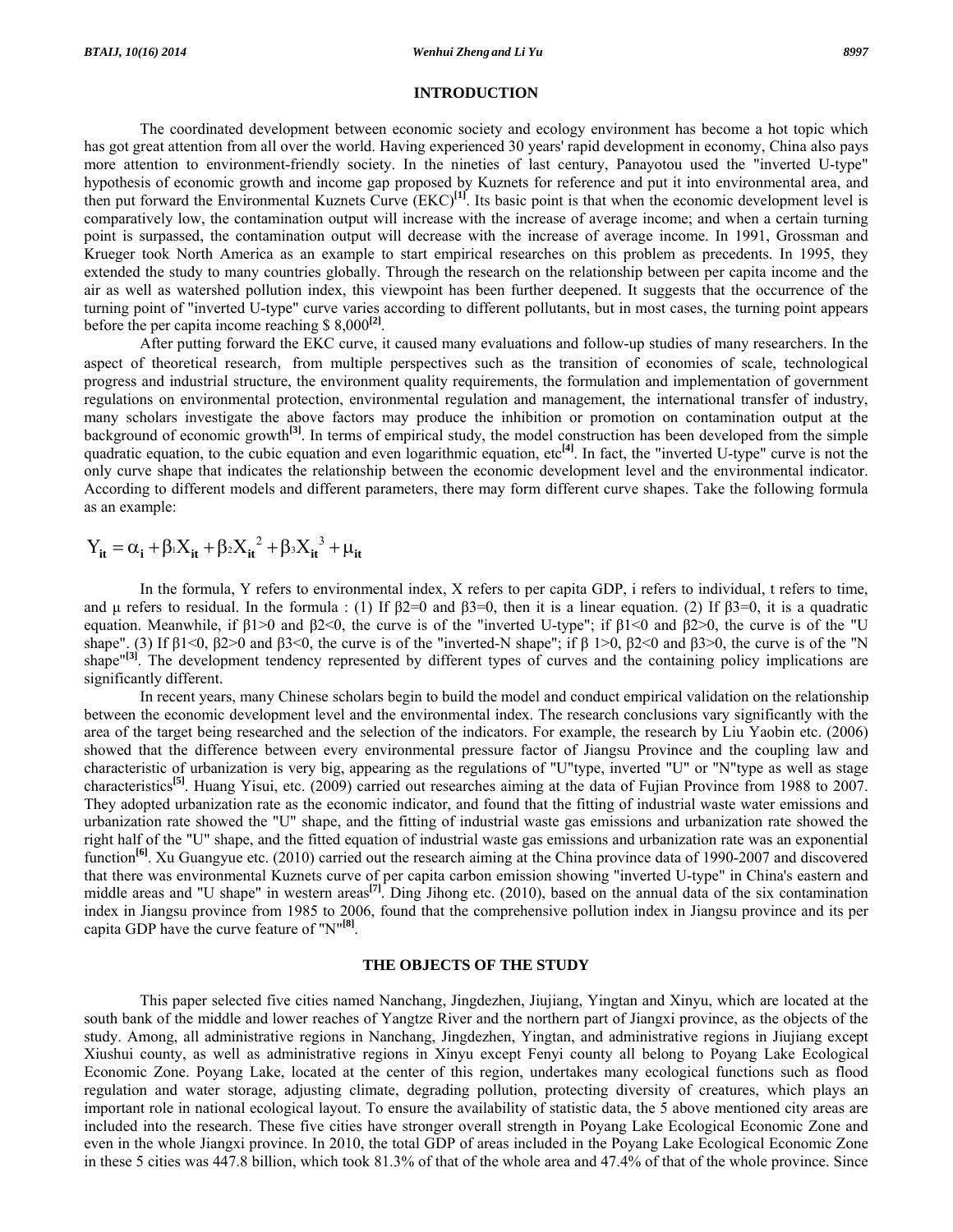the new century, the 5 cities' per capita GDP continued rapid growth (Figure 1). According to average exchange rate of RMB against US. dollar, per capita GDP in 5 cities is 919 dollars in 2001, and in 2006, it is 2195 dollars, reaching 3805 dollars in 2009, as well as increasing to 6446 dollars in 2011. From 2001 to 2011, variation of per capita GDP in 5 city is corresponding with important interval of the "environmental Kuznets curve"; research on the relationship between per capita GDP in 5 cities and pollutant emissions has strong practical significance and urgency for the prediction of the trend in contamination output in the future and exploring the path of coordinated development between economic social and environmental protection.



**Figure 1 : Per capita GDP of five cities (2001—2011)** 

## **ANALYSIS METHOD, CHOICE OF INDICATOR AND DATA SOURCE**

 Panel data is gained by continuous tracking of individuals in a same group at many stages. Owing to the combination of time sequence data and cross section data, panel data can provide more information, more changes, less multicollinearity, more freedom degree and efficiency; therefore, it becomes an important analysis field in modern econometrics**[9]**. This paper uses panel data analysis to study the curve fitting relationship between per capita GDP and contamination output of five cities. Adopting statistical material of 5 cities in 2001-2011, this paper conducts analysis by means of Eviews6. The panel data consists of 5 individual sections, 11 time sections, which have 55 group data. Contamination output index includes the  $SO<sub>2</sub>$  emissions (ten thousands tons), the industrial waste gas emissions (billion standard cubic meters), the industrial waste water emissions (ten thousands tons). The data used in this study comes from "Jiangxi Statistical Yearbook" of 2002 to 2012.

## **MODEL BUILDING**

 To avoid the influences of Cross-section heteroskedasticity and sequence autocorrelation on the result of OLS, this paper sets Cross-section SUR to build panel data model. First, it determines the model type of the quadratic equation for  $SO_2$ and per capita GDP. The Cross-section F statistic of F test is 69.5 and the probability of P value is 0.0000; so mixed effect model is refused; Chi-Sq statistic of Hausman test is 7.2, and the probability of P value is 0.027, which rejects null hypothesis at the significance level of 5%, thus the random effect model is refused. Upon examination, select the model of individual fixed effect to simulate the curve. After model establishment, record all the parameters and statistical test indexes.

Using the above method, determine the model type of cubic equations for  $SO<sub>2</sub>$  and per capita GDP, the model type of quadratic and cubic equations for industrial waste gas emissions and per capita GDP, the model type of quadratic and cubic equations for industrial waste water emissions and per capita GDP, then establish the model and record the parameters and statistical indexes. After inspection, all models are individual fixed effect models, various parameters and important statistical test indexes are summarized and shown in TABLE 1. NC-C, JDZ-C, JJ-C, YT-C, and XY-C in the table present the individual intercepts of Nanchang, Jingdezhen, Jiujiang, Yingtan and Xinyu respectively.

Seen from the regression model of the  $SO_2$  emissions and per capita GDP, quadratic equation parameters all pass the null hypothesis test, which are significant at 1% level, and the model's adjusted coefficient of determination is 0.854; All parameters except the constant term of the cubic equation pass the null hypothesis test, and they are significant at 1% level and the adjusted coefficient of determination reaches 0.879, which reflects the model's imitative effect is superior to that of the quadratic equation. But the DW statistical value of the cubic equation model is slightly below that of the quadratic equation model.

 The regression model of industrial waste gas emissions and per capita GDP shows that all parameters in quadratic equation can pass the null hypothesis test, and they are significant at 1% level, the adjusted coefficient of determination is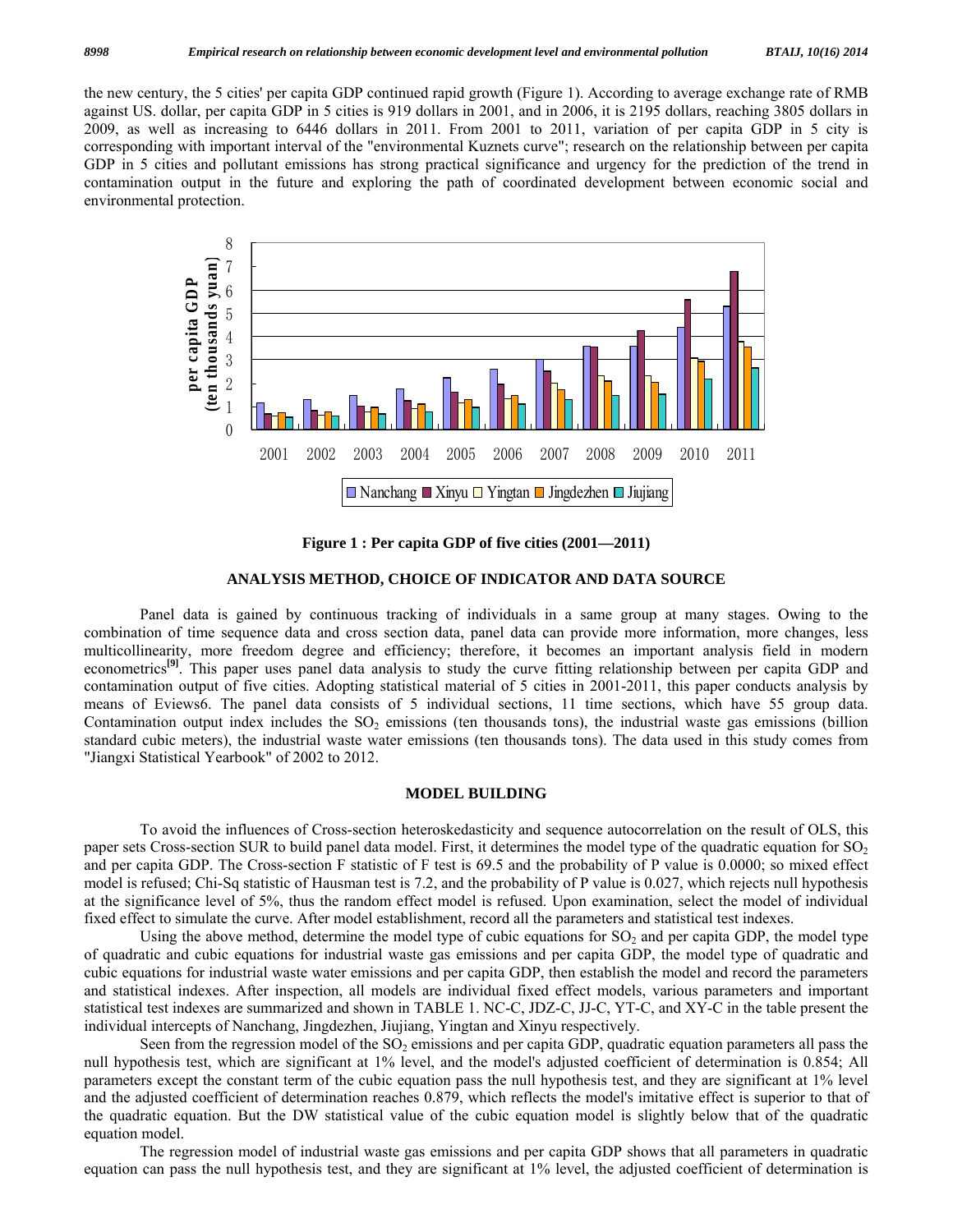0.903; All parameters except the constant term of the cubic equation pass the null hypothesis test, and they are significant at 1% level and the adjusted coefficient of determination reaches 0.917, which reflects the model's imitative effect is superior to that of the quadratic equation. But the DW statistical value of the cubic equation model is below that of the quadratic equation model, and there is certain self-correlation in the residual sequence.

|                            | Regression model of $SO2$<br>emissions and per capita<br><b>GDP</b> |           | Regression model of industrial waste<br>gas emissions and per capita GDP |             | Regression model of industrial waste<br>water emissions and per capita GDP |              |
|----------------------------|---------------------------------------------------------------------|-----------|--------------------------------------------------------------------------|-------------|----------------------------------------------------------------------------|--------------|
|                            | <b>Quadratic</b>                                                    | Cubic     | <b>Quadratic</b>                                                         | Cubic       | <b>Quadratic</b>                                                           | Cubic        |
|                            | equation                                                            | equation  | equation                                                                 | equation    | equation                                                                   | equation     |
| $\mathsf{C}$               | $3.137*(0.171)$                                                     | $-0.074$  | 125.890*                                                                 | $-47.569$   | 5425.359*                                                                  | 4536.818*    |
|                            |                                                                     | (0.384)   | (35.618)                                                                 | (65.144)    | (299.627)                                                                  | (523.463)    |
| <b>RJGDP</b>               | $0.977*(0.139)$                                                     | 5.800*    | 278.227*                                                                 | 559.983*    | 455.911**                                                                  | 1705.711*    |
|                            |                                                                     | (0.490)   | (26.348)                                                                 | (80.529)    | (217.312)                                                                  | (614.362)    |
| <b>SRJGDP</b>              | $-0.104*(0.021)$                                                    | $-1.879*$ | $-12.984*$                                                               | $-124.782*$ | $-22.370$                                                                  | $-464.775**$ |
|                            |                                                                     | (0.164)   | (3.764)                                                                  | (27.311)    | (28.621)                                                                   | (191.889)    |
| <b>CRJGDP</b>              |                                                                     | $0.176*$  |                                                                          | 11.730*     |                                                                            | 42.587**     |
|                            |                                                                     | (0.016)   |                                                                          | (2.633)     |                                                                            | (17.500)     |
| $NC-C$                     | $-1.915$                                                            | $-1.818$  | $-170.931$                                                               | $-156.817$  | 2327.863                                                                   | 2324.306     |
| JDZ-C                      | $-0.645$                                                            | $-0.792$  | $-254.295$                                                               | $-261.460$  | $-1331.297$                                                                | $-1365.619$  |
| $JJ-C$                     | 3.343                                                               | 3.404     | 544.920                                                                  | 544.644     | 914.379                                                                    | 950.613      |
| YT-C                       | $-0.412$                                                            | $-0.339$  | $-136.974$                                                               | $-130.946$  | $-821.815$                                                                 | $-800.594$   |
| $XY-C$                     | $-0.371$                                                            | $-0.455$  | 17.280                                                                   | 4.579       | $-1089.129$                                                                | $-1108.706$  |
| Adjusted<br>R <sub>2</sub> | 0.854                                                               | 0.879     | 0.903                                                                    | 0.917       | 0.699                                                                      | 0.696        |
| F statistic                | 53.728                                                              | 57.297    | 84.776                                                                   | 85.778      | 21.891                                                                     | 18.673       |
| DW<br>statistic            | 1.371                                                               | 1.342     | 1.544                                                                    | 1.391       | 1.302                                                                      | 1.339        |

| TABLE 1 : Parameters and inspection results of panel data model of relationship between per capita GDP and three |  |  |  |
|------------------------------------------------------------------------------------------------------------------|--|--|--|
| kinds of contamination outputs                                                                                   |  |  |  |

# **Note: The parameter values in brackets of the table are the standard errors. \***,**\*\***,**\*\*\*which separately indicates the significance level of 1%, 5% and 10%.**

 The difference between quadratic equation model and cubic equation model is more obvious in the regression model of industrial waste water emissions and per capita GDP. Partial regression coefficent of per capita GDP of quadratic equation passes null hypothesis test at 5% level, and statistical test probability of partial regression coefficent of per capita GDP's square reaches 0.438, which can not pass the null hypothesis test completely, indicating that the regression model of industrial waste gas emissions and per capita GDP can not be established. The constant term and partial regression coefficent of per capita GDP of cubic equation pass null hypothesis test at 1% level. The partial regression coefficent of Per capita GDP square and per capita GDP cubic pass null hypothesis test at 5% level. The adjusted coefficient of determination of this model is 0.696, and the degree of fitting is obviously below that of cubic equation regression model of  $SO<sub>2</sub>$ , industrial waste gas emissions and per capita GDP. The statistical value of DW shows the residual sequence has certain self-correlations.



Figure 2 : Scatter and cubic equation curve fitting of relationship between per capita GDP and output of SO<sub>2</sub>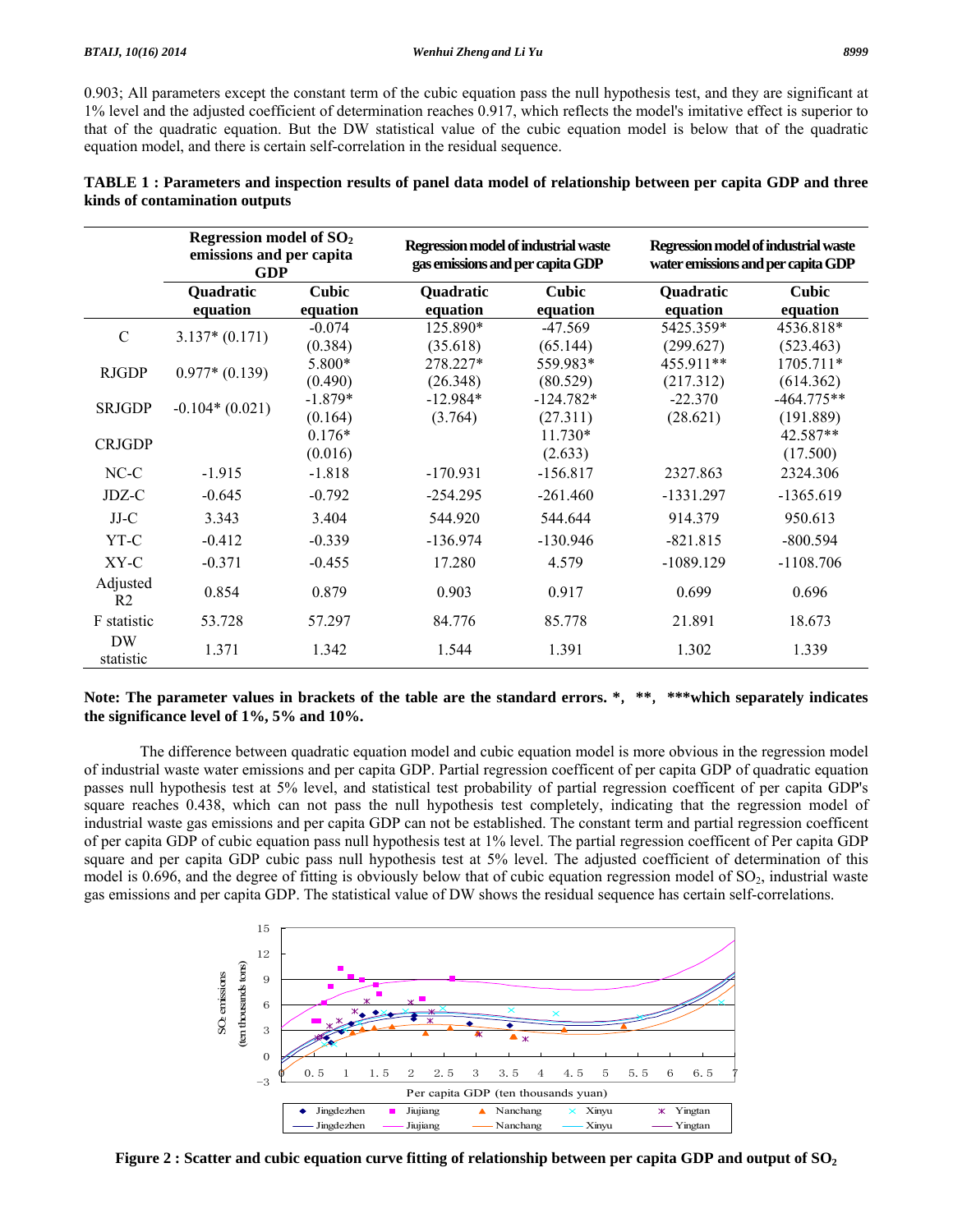

**Figure 3 : Scatter and cubic equation curve fitting of relationship between per capita GDP and output of Industrial Waste Gas** 



## **Figure 4 : Scatter and cubic equation curve fitting of relationship between per capita GDP and output of Industrial Waste Water**

 Seen from the overall situations, it is able to establish the cubic equation regression models of the per capita GDP and the emissions of the three pollutants, i.e.  $SO_2$ , industrial waste gas and industrial waste water, and the overall simulated results of which are better, while it is able to establish only two quadratic equation model. It also shows that the goodness of fitting of the cubic equation models is superior to that of the quadratic equation. We can judge from the model parameters shown in Table 1, the two quadratic equation models are both "inverted U-type" curves, while three cubic equation models are "N shape" curves. Figure 2, Figure 3 and Figure 4 show the matching conditions between fitting curves based on the cubic equation and the plot of per capita GDP and contamination output.

#### **CONCLUSIONS AND PROPOSALS**

 According to modeling process based on panel data of 2001 to 2011 in Nanchang, Jingdezhen, Jiujiang, Yingtan and Xinyu, the model constructed according to the thought of "environmental Kuznets curve" can effectively match the relations between per Capital GDP and contamination output of SO<sub>2</sub>, industrial waste gas, industrial waste water. The quadratic equation models of per capita GDP and  $SO<sub>2</sub>$ , per capita GDP and industrial waste gas can be constructed, which belong to "inverted U-type" curve; the cubic equation models of per capita GDP and  $SO<sub>2</sub>$ , per capita GDP and industrial waste gas, per capita GDP and industrial waste water can be constructed, which belong to "N shape" curve. Cubic equation is superior to quadratic equation in modeling effectiveness and matching goodness. As a regression parabola, the cubic function has essential difference from parabola-type quadratic function in the aspects of nature and development tendency of the curve. Thus, whether the "inverted U-type" hypothesis of environmental pollution and economic development proposed based on the quadratic equation can be established in these five cities or not, we should also conduct a further modeling judgment according to the changes of statistic in future few years. The government should not use "inverted U-type" EKC curve indiscriminately and simply to conclude that the condition of environment pollution will self-improve along with the promotion of the economic development level.

 At present, building Poyang Lake ecological economic zone has formally become the national strategy and the responsibility of the five cities for environment protection is more prominent. In 2011, the per capita GDP of Nanchang city and Xinyu city reached 52,800 yuan and 67,900 yuan respectively. The trend of the fitting curves of the cubic equation